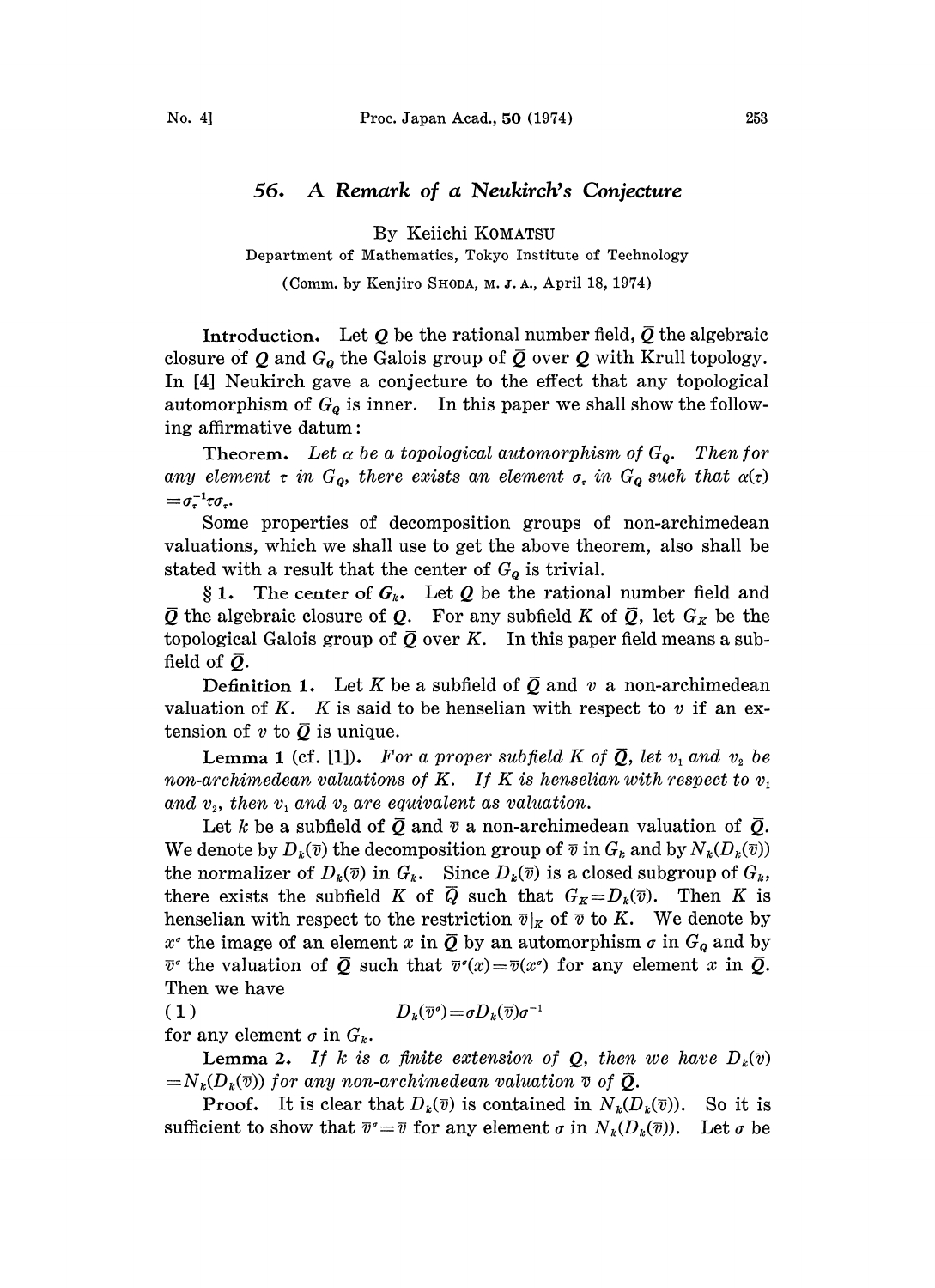any element in  $N_k(D_k(\overline{v}))$ . Since we have  $D_k(\overline{v})=D_k(\overline{v})$  by (1), the subfield K of  $\overline{Q}$  such that  $G_K=D_k(\overline{v})$  is henselian with respect to  $\overline{v}|_K$  and  $\overline{v}_k$ . Since k is a finite extension of Q and since  $\overline{v}$  is a non-archimedean valuation of  $\overline{Q}$ , K is a proper subfield of  $\overline{Q}$ . Hence  $\overline{v} = \overline{v}$  follows from Lemma 1.

**Lemma 3.** Let  $\overline{v}_1$  and  $\overline{v}_2$  be non-archimedean valuations of  $\overline{Q}$  and **k** a finite extension of **Q**. If  $\overline{v}_1$  and  $\overline{v}_2$  are not equivalent, then the intersection of  $D_k(\overline{v}_1)$  and  $D_k(\overline{v}_2)$  is trivial.

**Proof.** Let  $K_i$  be the subfield of  $\overline{Q}$  such that  $G_{K_i} = D_k(\overline{v}_i)$  for  $i=1,2$ . We denote by L the composition of  $K_1$  and  $K_2$ . Then L is henselian with respect to  $\overline{v}_1|_L$  and  $\overline{v}_2|_L$ . So  $L=\overline{Q}$  follows from Lemma 1.

**Proposition 1.** Let k be a finite extension of  $Q$ . Then the center of  $G_k$  is trivial.

**Proof.** Let  $\bar{v}_1$  and  $\bar{v}_2$  be non-archimedean valuations of  $\bar{Q}$  such that they are not equivalent. Let  $\tau$  be any element in the center of  $G_k$ .  $\tau^{-1}D_k(\overline{v}_i)\tau=D_k(\overline{v}_i)$  shows that  $\tau$  is an element of  $N_k(D_k(\overline{v}_i))$ . So it follows from Lemmas 2 and 3 that  $\tau = 1$ .

2. A remark of Neukirch's conjecture. For <sup>a</sup> non-archimedean valuation  $\bar{v}$  of  $\bar{Q}$ , we denote by  $D(\bar{v})$  the decomposition group of  $\bar{v}$  in  $G_{\mathbf{0}}$ . From Theorem 1 in [3] follows the following:

**Lemma 4.** Let  $\bar{v}$  be a non-archimedean valuation of  $\bar{O}$  and  $\alpha$  a topological automorphism of  $G_{\mathbf{Q}}$ . Then there exists an element  $\sigma$  in  $G_{\mathbf{Q}}$  such that  $\alpha(D(\overline{v}))=\sigma^{-1}D(\overline{v})\sigma$ .

In [3] Neukirch proved that for algebraic number fields  $k_1$  and  $k_2$ which are finite Galois extensions of  $Q, G_{k_1} \cong G_{k_2}$  implies  $k_1 = k_2$ . So we have  $\alpha(G_k)=G_k$ , for any topological automorphism  $\alpha$  of  $G_{\mathbf{Q}}$  and any finite Galois extension k of  $Q$ . Thus it follows that  $\alpha$  induces an automorphism  $\alpha_k$  of Gal  $(k/Q)$ . We shall use the following Lemma  $(cf. [2]).$ 

**Lemma 5.** Let  $\alpha$  be a topological automorphism of  $G_{\alpha}$ . If k is a finite abelian extension of  $Q$ ,  $\alpha_k$  is identity automorphism of Gal (k/ $Q$ ).

Definition 2. Let  $\bar{v}$  be a non-archimedean valuation of  $\bar{Q}$  lying above a prime number p and  $\varphi$  an automorphism in  $D(\overline{v})$ . The automorphism  $\varphi$  is said to be a Frobenius automorphism of  $\bar{v}$  if  $\zeta^{\varphi}=\zeta^{\varphi}$  for any root  $\zeta$  of 1 of order prime to p.

Theorem. Let  $\alpha$  be a topological automorphism of  $G_{\boldsymbol{\theta}}$ . Then for any element  $\tau$  in  $G_{\mathbf{Q}}$ , there exists an element  $\sigma_{\tau}$  in  $G_{\mathbf{Q}}$  such that  $\alpha(\tau)$  $=\sigma_{\tau}^{-1}\tau\sigma_{\tau}.$ 

**Proof.** Let  $\{K_n\}_{n=1}^{\infty}$  be a sequence of finite Galois extensions of Q such that  $\overline{Q}=\bigcup_{n=1}^{\infty}K_n$  and such that  $K_n\subset K_{n+1}$ . Let  $\tau$  be any element in  $G_{\mathbf{Q}}$ . From the density theorem it follows that for any positive integer *n* there exists a non-archimedean valuation  $\overline{v}_n$  of  $\overline{Q}$  such that  $\overline{v}_n|_{K_n}$  is unramified in the extension  $K_n$  over Q and such that  $\varphi_n G_{K_n}$